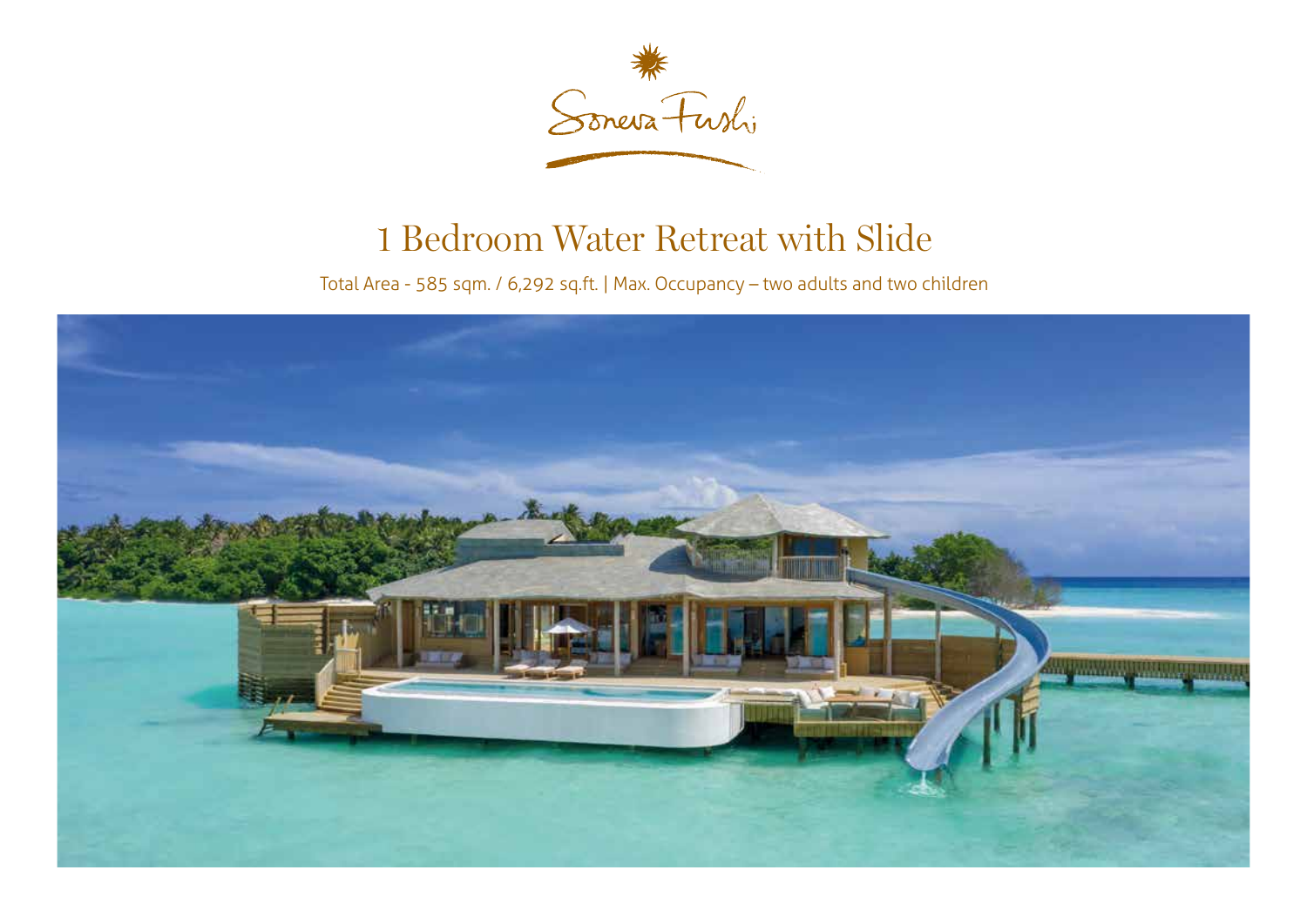

Accessed from the main island by a curved jetty, the 1 Bedroom Water Retreat with Slide is perched directly over the clear waters of the Indian Ocean. With chic and understated décor inspired by the sea, the expansive villa features a light-filled, spacious living area, with nearby pantry and minibar. The large master bedroom has a king-sized bed, over which a retractable roof offers an incredible view of the night sky. There is also a dressing room, en-suite bathroom and adjacent children's sleeping area.

From the deck, take a cooling dip in the private pool, step directly into the balmy sea, or take the plunge from the villa's own slide. The spacious al fresco living space includes comfortable loungers, a sunken seating area and catamaran nets over the ocean, as well as a private and secluded outdoor bathroom with an outdoor bath and shower, and direct access to and from the sea. On the upper level, a large deck includes a sheltered dining sala and comfortable oversized day bed.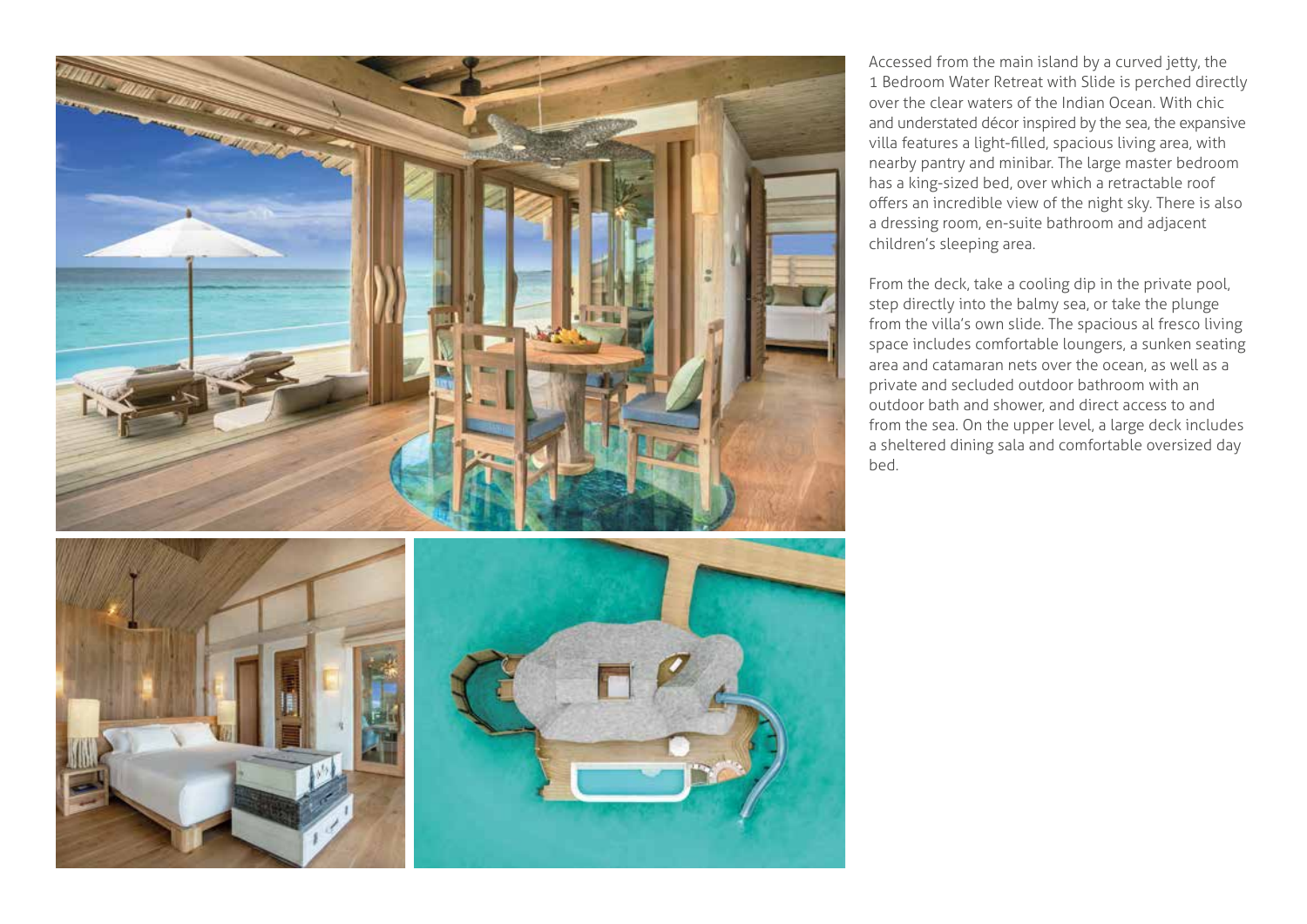







## **All the luxurious details**

- Overwater villa with a retractable roof
- One spacious master bedroom, with adjoining children's sleeping area, en-suite dressing room and bathroom
- Ground-floor living room
- Upper deck with dining sala and daybed
- Outdoor bathroom with direct ocean access
- Water slide from deck into the sea below
- Private pool
- Outdoor deck and seating area with sun loungers
- Sunken seating area
- Pantry with minibar, espresso machine and in-villa wine fridge
- Bicycles or tricycles for every guest
- WiFi, flat-screen TV
- PLH Italia lighting system
- In-villa safe, air conditioning and fans
- Barefoot Butler service

For reservations please contact: T: +91 124 4511000 E: reservations@soneva.com soneva.com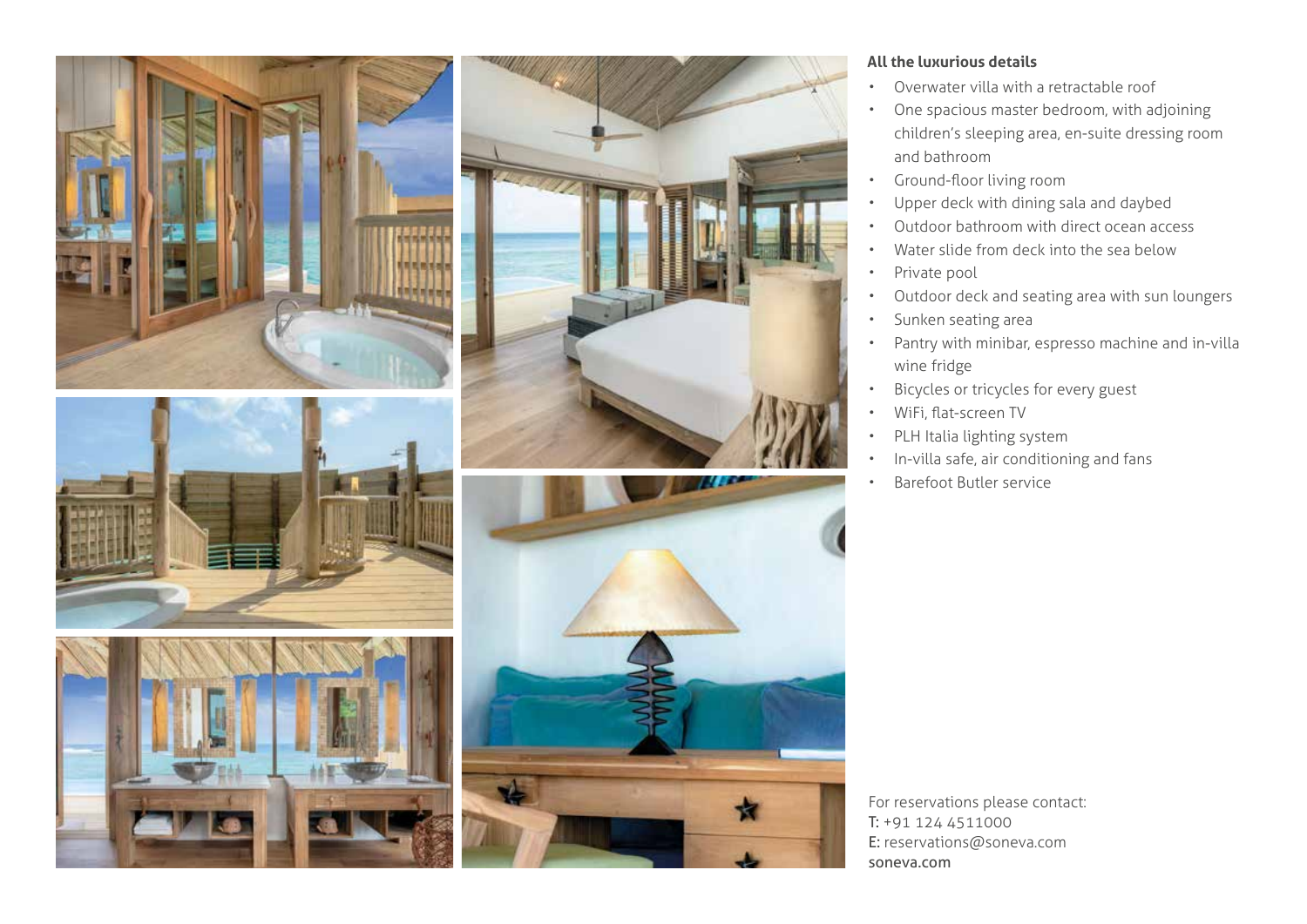

- A Entrance
- B Pool
- C Sunken Seating Area
- D Living Room
- E Master Bedroom
- F Dressing Area
- G Outdoor Bathroom
- H Children's Sleeping Area
- I Pantry and Minibar
- J Guest Toilet
- K Catamaran Net
- L Study